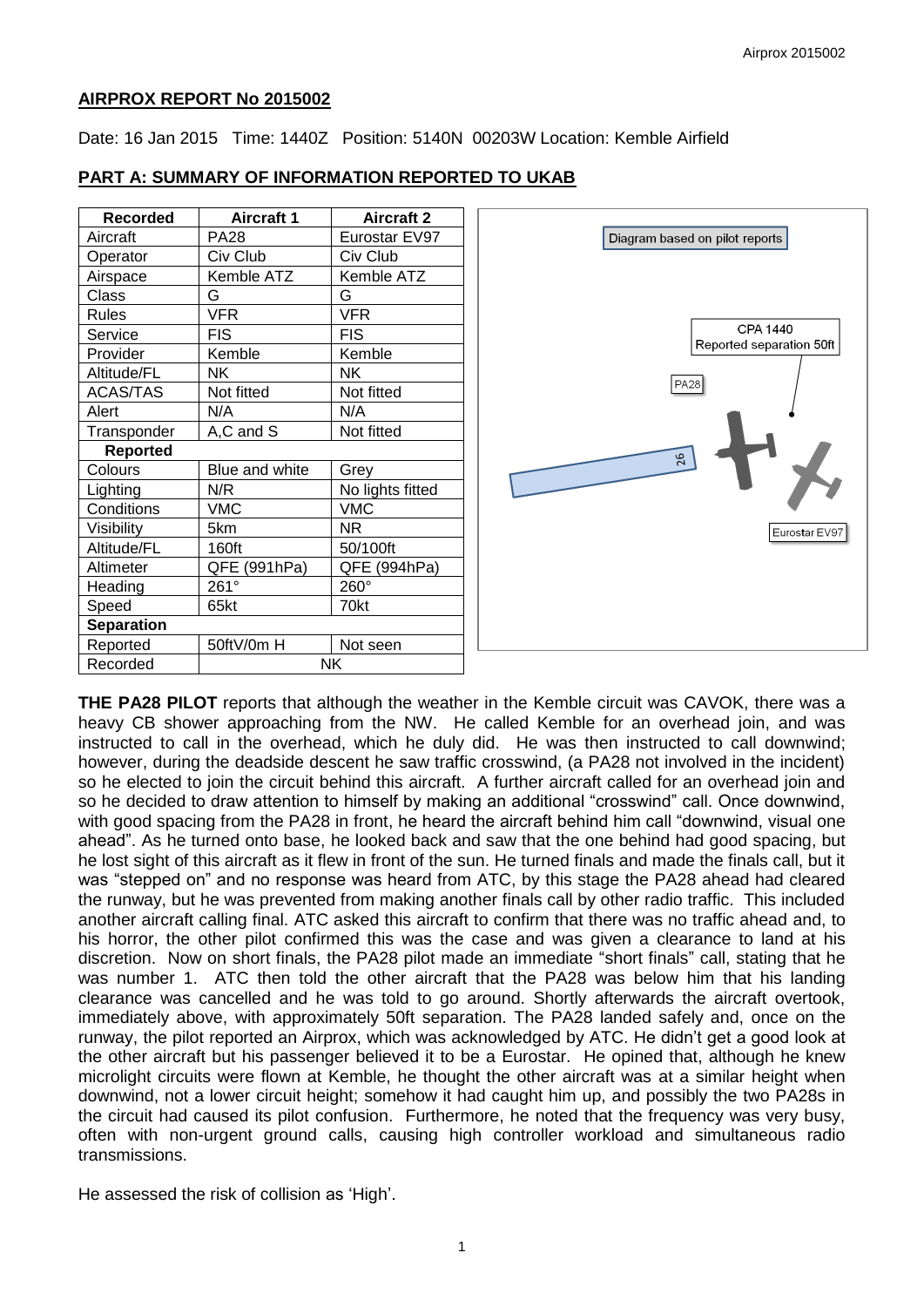**THE EUROSTAR EV97 PILOT** reports that he returned to the circuit after a short local flight, the circuit was very busy, and he carried out a standard overhead join with a request for a touch-and-go for RW26 hard. Although he hadn't booked in for circuits, his request was granted, and he proceeded to do a couple of circuits. With regard to the incident he recalled flying a normal 1000ft circuit, making all the requisite calls and being given a clearance at every stage; however, the frequency was busy and a number of calls were "stepped on", there was also some confusion by all about the exact position of some circuit traffic. This concentrated his mind more than ever, because he was aware that the FISO was only there to provide assistance and it was his responsibility to be fully aware of all traffic. He made the final call for a touch-and-go, was given permission to land at his discretion, and so continued the approach to 50/75ft. He believed the other aircraft was behind him but was then instructed by the FISO to go around, which he duly did. He didn't see the other aircraft concerned.

The pilot noted that Kemble had been operating with microlight circuits at 700ft and light aircraft circuits at 1000ft, but recently this had been changed. The grass runway was closed at the time of this incident, so all aircraft were having to use the hard runway. He reported that microlight pilots from the flying club are taught to fly circuits at varying speeds to allow them to fit in around the light aircraft, and are aware that they should go around in the event that they make a misjudgement on base and see a light aircraft turning finals. He opined that it wasn't helpful if light aircraft flew such large circuits, sometimes outside the ATZ, which makes it difficult to see them and assess their speed.

He reported that he did not see the other aircraft and therefore could not assess the risk of collision.

**THE KEMBLE FISO** reports it had been a very busy shift, with several incidents, one only 4 minutes before this one. The assistant was making an operational telephone call and the FISO could feel herself getting confused and "behind the flow of things" so she radioed the Operations Manager to ask for a relief controller; the assistant heard her distress and finished his telephone call. The Eurostar, which had been flying the microlight circuit, turned finals and, because she was unsure of the traffic situation, she said if there was no-one ahead then he could touch-and-go at his discretion. The PA28 pilot, who had been flying in the GA circuit, then, advised on the radio that he was on final, so the controller went back to the Eurostar and said "touch-and-go cancelled" (she noted that the standard phraseology words had completely eluded her). The Eurostar was seen to continue to descend so she went back to him and told him there was an aircraft beneath him and suggested he went around, which he then did. She estimated the Eurostar was 12ft above the PA28. The assistant was now standing behind her and took over the radio following the incident. The PA28 pilot then declared an Airprox.

#### **Factual Background**

The weather at Fairford was recorded as:

METAR EGVA 161358Z AUTO 33007KT 9999 UP SCT024 OVC033 05/02 A2966 SPECI EGVA 161406Z AUTO 33006KT 9999 SCT025 SCT031 04/02 A2966

#### **Analysis and Investigation**

#### **CAA ATSI**

ATSI had access to reports from both pilots, the Kemble FISO, RTF recordings and transcript of the Kemble Information frequency together with area radar recordings (which did not display the event). Kemble ATSU also provided copies of their local reports for all three incidents, and ATSI interviewed the Kemble FISO. The Kemble FISO's workload was considered to be high due to the complexity of the situation. The unit was adequately staffed for the day. At the time of the Airprox Kemble operated two separate circuits – one for light-aircraft at 1000ft and another for microlights and helicopters at 700ft inside the light-aircraft circuit.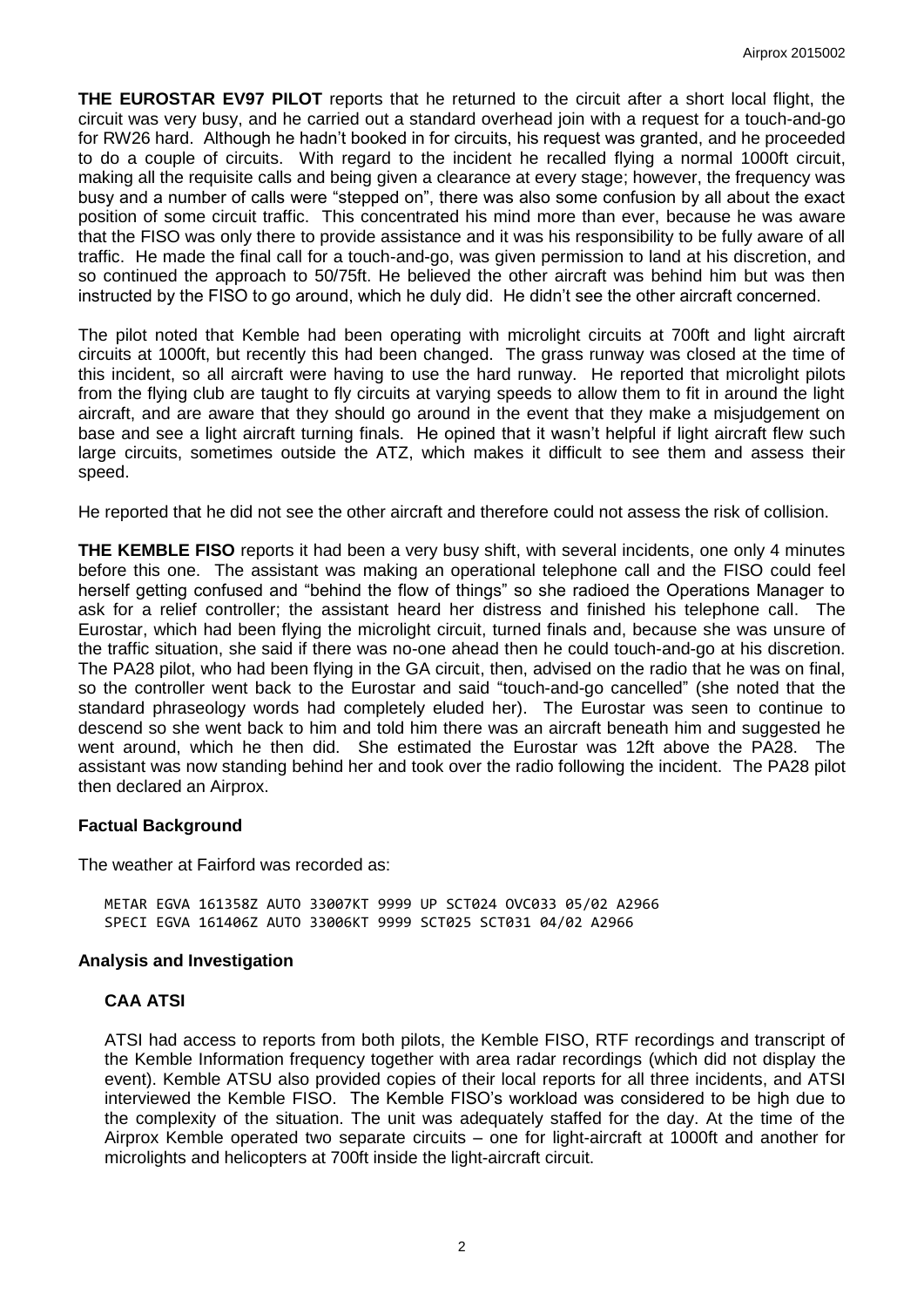Prior to the first incident the Kemble FISO had taken over the position unexpectedly due to another FISO requiring to be relieved. The FISO reported that prior to taking over they did not feel entirely up-to-speed with the traffic situation; however, they were confident that their experience would ensure that the situation would be manageable shortly after handover. At the time, a B757 was inbound to Kemble. When the B757 reported on final they requested information about an aircraft over the threshold ahead of them that the FISO was unaware of. The light-aircraft carried out a go-around and the B757 landed safely; however the incident played on the FISO's mind and was a significant distraction.

The FISO's workload was heavy, in part due to the 'G' grass taxiway being waterlogged, which resulted in backtracking or using the Southside to taxi aircraft. The resulting workload was complex and distracting with a high volume of R/T calls. The FISO felt uncomfortable with the level and complexity of traffic and agreed with another FISO (who was operating as an assistant at the time) that they would take over the position. However, they were waiting for a phone call from the pilot of the light aircraft from the previous incident, and the decision was made to hand over after the pilot telephoned. The telephone call took longer than expected, and the controlling FISO became confused as to the landing order of the aircraft; at this point the FISO realised that they could no longer wait for the phone call to finish and radioed for help. Help arrived within minutes but in the meantime the Airprox occurred.

When the PA28 reported descending deadside, the FISO requested the pilot to report downwind and advised that the circuit was active with four in. The EV97 carried out a touch-and-go and, when the PA28 reported crosswind with contact one ahead downwind, he was requested to report final. The EV97 reported mid/late downwind, was also requested to report final, and was advised that the FISO believed that there was a PA28 ahead. The EV97 reported that they were visual with the one ahead and would report final. Figure 1 shows the position of the PA28 when the EV97 reported visual (the EV97 is not shown on the radar recordings).



Figure 1 – 1438:11

There were no further transmissions between either the PA28 or the EV97 and the FISO until a crossed transmission that ended "*is contact one ahead*", which could have involved the PA28. The FISO stated that there were two stations transmitting at once, and requested the aircraft turning final to give their callsign. The EV97 replied that they were just turning final to land. Radar did not show the position of the EV97 but did show the PA28 on final at 1.4nm (Figure 2 at 1439:24). At 1439:31 the PA28 faded from radar and a brief contact could be seen which continued for approximately 4 sweeps, which may have been the EV97 (circled in yellow in Figure 3). The FISO transmitted "[callsign*] just to confirm you're visual with none ahead, touch and go at your discretion surface wind northwesterly three knots*". The PA28 reported that they were short final and number one to land. The FISO informed the EV97 that the touch and go was cancelled and gave the PA28 "*runway two six your discretion*".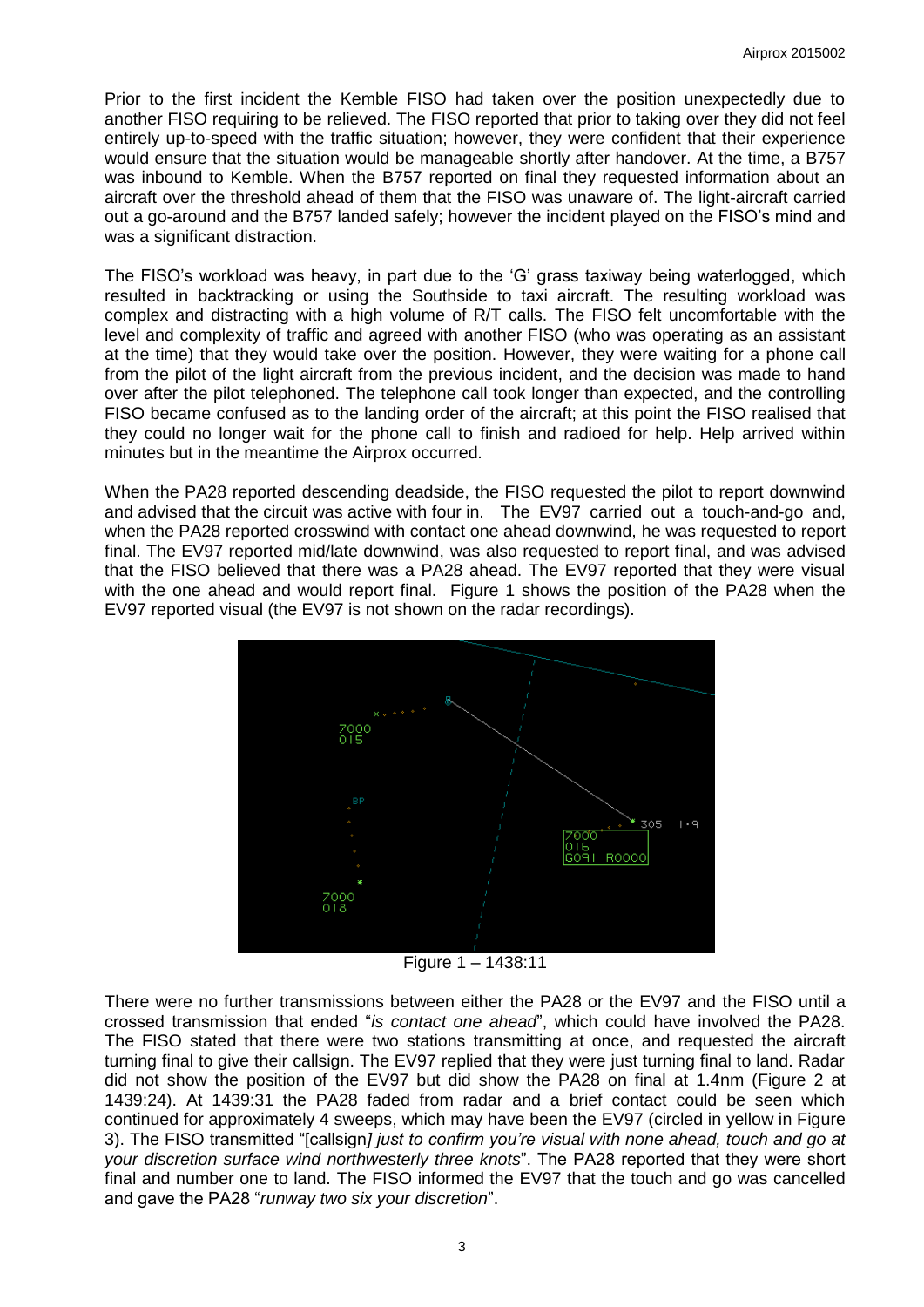

Figure 2 – 1439:24



Figure 3 – 1439:31

The FISO saw the Airprox and, at interview, estimated that the aircraft were approximately 20-30ft apart vertically. They transmitted to the EV97 that there was "*an aircraft underneath you I suggest you go-around*". At interview they reported that if the situation had continued it would have resulted in a collision. The PA28 vacated the runway and reported the Airprox on frequency.

The report from the pilot of the PA28 stated that, as he approached the end of the downwind leg, he heard an aircraft call downwind, visual with the one in front. When the PA28 turned base the pilot looked back and saw an aircraft behind with good spacing and believed this was the aircraft that had called downwind. The pilot of the PA28 then lost visual contact with the aircraft. The PA28 turned onto final and reported final; however, there was no response from Kemble, and the pilot thought that the transmission had been 'stamped on'. The pilot of the PA28 reported that he was prevented from making another call due to other traffic. The pilot heard the EV97 call final, and the FISO ask the EV97 to confirm that there was no other traffic ahead before giving the EV97 land at their discretion. The pilot of the PA28 was on very short final at that point and with no other traffic ahead, stated that he was short final to land, number one. After the EV97 was advised to go around the PA28 saw the EV97 overtake immediately above at a distance of approximately 50ft. The pilot of the PA28 stated that if Kemble had not given the EV97 a go around then a collision was very likely.

The pilot of the EV97 stated that they were returning from a short local flight and decided to carry out some circuits. The pilot remembered flying a 'normal 1000 foot circuit' making the requisite calls and being given clearance for every stage, although he remembered several calls being stepped on and having to be repeated with some confusion as to the position of some circuit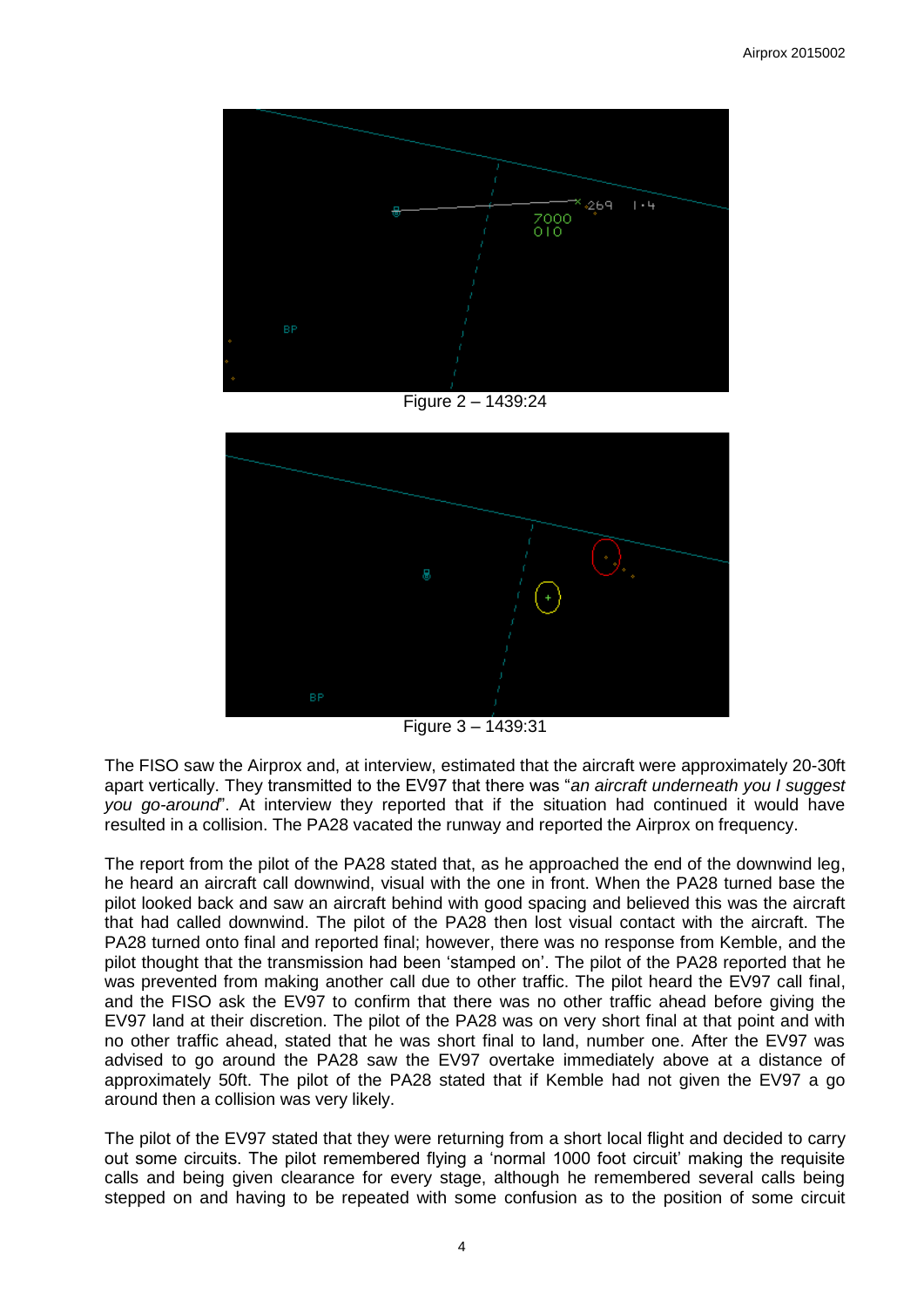traffic. The pilot of the EV97 reported that he was not visual with the PA28 and therefore unable to assess the risk.

At interview the FISO reported that, although they were current according to Kemble's minimum currency requirement, they were feeling rusty prior to taking the handover. Kemble is usually quieter over the winter with variable traffic levels. Also, the FISOs at Kemble rotate between the FISO position, assistant and the Ops room. There are no records regarding how long each FISO spends operational every shift, and the FISO had spent a significant amount of their duty time doing admin work over the previous months. They also reported being reluctant to refuse the handover despite not feeling comfortable with the traffic situation. Despite believing at the time that the traffic would be manageable shortly after handover, this was not the case, and the FISO reported that they never really caught up. Due to the traffic levels, they observed that they were looking at their strips more frequently than normal, which took their focus away from what was happening out of the window.

The FISO's workload was high and they were distracted by the previous incidents and the extra workload brought about by the taxiway closure; however, the EV97 was informed of a PA28 ahead and reported visual with it. FISOs are not permitted to issue instructions in the air and may only offer advice and information – pilots are therefore wholly responsible for collision avoidance in conformity with the Rules of the Air. Due to workload, the FISO's situational awareness was insufficient to realise that both aircraft were turning onto final and further specific traffic information was not passed to each aircraft prior to the Airprox. However, when the proximity of the two aircraft became apparent the FISO suggested a go-around, which is likely to have prevented a collision.

The EV97 was informed of a PA28 ahead, and the pilot of the EV97 reported visual when the PA28 was 1.9nm southeast of the airfield. The written report from the EV97 pilot stated that he was not visual with the PA28 when the Airprox occurred, and so it is unclear whether the EV97 pilot lost visual contact with the PA28, or was visual with another aircraft.

Both pilots were in receipt of an Aerodrome Flight Information Service. The EV97 was the second aircraft on final at Kemble but was not visual with the PA28 and believed that they were number one. Due to a heavy workload and distraction caused by two previous incidents, the FISO was unaware of the order that the aircraft were approaching Kemble, and informed the pilot of the EV97 to land at their discretion when the PA28 was on short final ahead. During the EV97's subsequent go around, the aircraft passed overhead the PA28 as it was landing.

The unit have stopped operating two different circuits and microlights will fly the same circuit as other light aircraft which is reported to have improved the situation at Kemble.

ATSI recommends that the Southern Region Inspectorate, in consultation with Kemble ATSU, ensure that the ATSU examine a way of monitoring how much time individual FISOs spend in the FISO position (as opposed to acting as assistants or in the Ops department) to ensure that each FISO has an appropriate ongoing level of experience and not just the minimum requirement.

### **UKAB Secretariat**

Both pilots shared an equal responsibility for collision avoidance and not to operate in such proximity to other aircraft as to create a collision hazard<sup>1</sup>. When two aircraft are approaching the runway for the purpose of landing, the higher one shall give way to the aircraft at the lower level<sup>2</sup>; therefore, the EV97 was required to give way to the PA28.

 $\overline{\phantom{a}}$ 

<sup>1</sup> SERA.3205 Proximity.

<sup>2</sup> SERA.3210 Right-of-way.